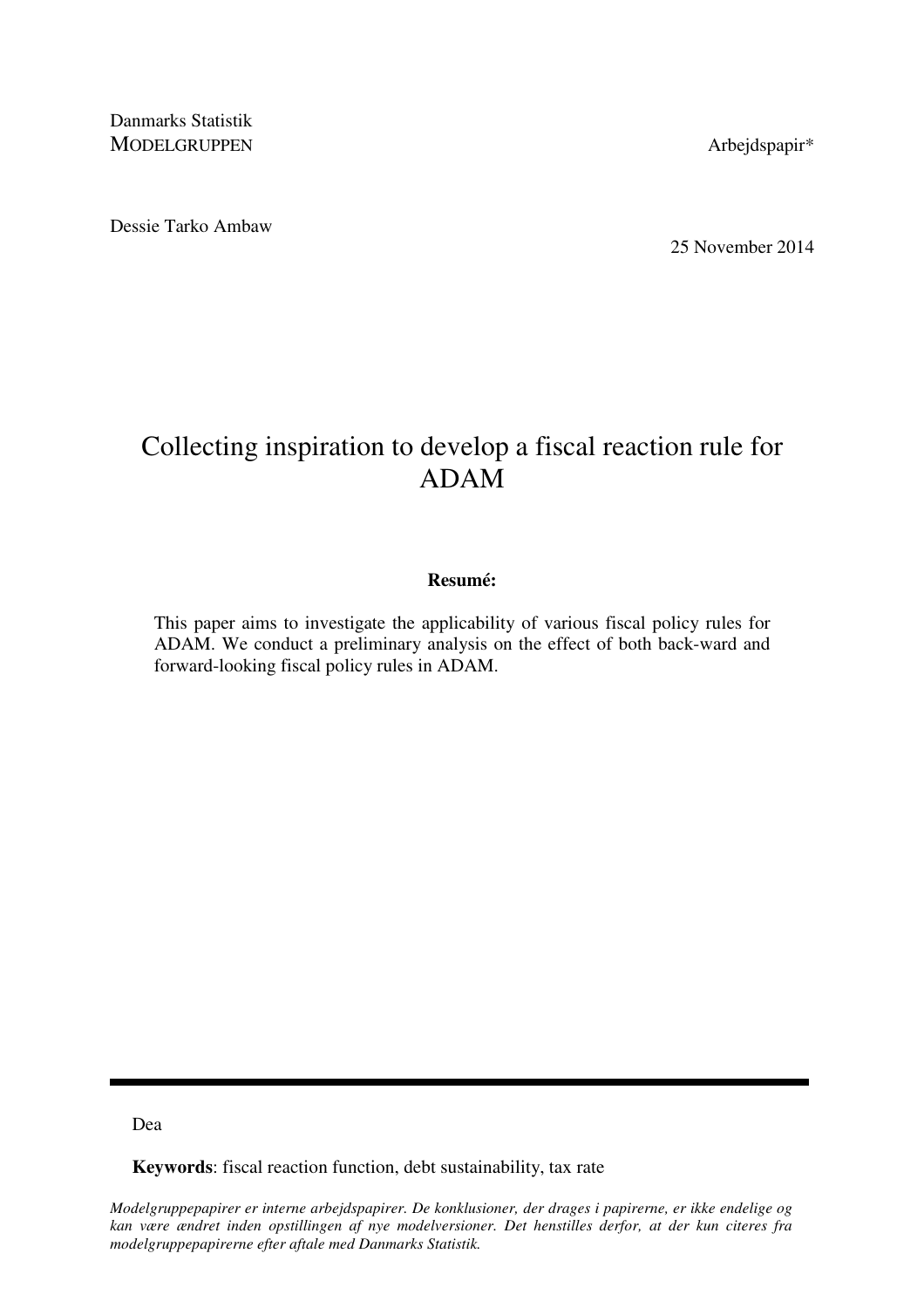## **1. Introduction**

Fiscal policy rules are employed in various macroeconomic models. One typical approach to formulate a fiscal policy rule is to model the tax rate to respond for any deviations in debt ratio from its target value. One may also let the tax rate error-correct the deficit ratio, perhaps the primary deficit, to keep the deficit on its target value. In both cases, the intertemporal government budget constraint should be satisfied and the debt ratio should converge to its target which may be its value in the baseline scenario before the shock. Thus, the fiscal policy rule ensures the fiscal sustainability against any shock in the model.

The Danish Annual Aggregate Model (ADAM) does not have a fiscal reaction rule that rules out Ponzi games and debt explosion in the long-run. Without going into details, this paper illustrates and comments on the effect of applying a few commonly used fiscal policy rules in ADAM.

### **1. Debt arithmetic in ADAMs standard baseline**

Before we proceed to the simulation analysis, we would like to note a point that is worth mentioning. In a baseline for ADAM, the nominal interest rate and nominal growth rate are normally equal. If the two rates are equal, the long-run steady state of the public debt ratio is undefined for a given tax rate; i.e. the debt ratio is not a function of the tax rate. This can be shown using the government budget constraint represented by the following relation:

 $B_t - B_{t-1} = G_t - T_t + i B_{t-1} \dots \dots \dots \dots \dots \dots \dots \dots \dots \dots \dots \dots (1.1)$ The change in public debt  $(B$  stands for bonds) is equal to primary deficit  $(G_t - T_t = P_t)$  plus cost of debt servicing at the nominal interest rate  $(i B_{t-1})$ . At steady state stock and flow variables increase at nominal growth rate  $n$ . Denoting the variables in (1.1) as a ratio of GDP (Y) and using  $Y_t =$  $(1 + n) Y_{t-1}$ , equation (1.1) becomes:

- = 1 + 1 + - + -… … … … … … … … … . . … . . … … … … … … . (1.2)

If we have a steady state with both debt and primary deficit at target relative to GDP,  $b_t = b_{t-1} = b^*$  and  $p_t = p^*$ . Consequently, the target ratio  $b^*$  can be written as

 <sup>∗</sup> = 1 + − <sup>∗</sup> … … … … … … … … … … … … . … … . … … … … … … (1.3)

Under the dynamic efficiency condition  $i$  is larger than the growth rate  $n$ , so in this case and whenever  $i \neq n$  there will be a one-to-one relation between  $b^*$ and  $p^*$  described by equation (1.3). On the other hand, if  $i = n$  we cannot write (1.3). We will have to stick to (1.2) from which any steady state debt ratio, i.e.  $b_t = b_{t-1}$ , will disappear. Thus, the steady state debt ratio will be undefined if  $i = n$  and the primary budget target  $p^*$  will be zero. Whenever  $i \neq n$ , the necessary steady state primary deficit  $p^*$  can be calculated from (1.3) given the desired debt ratio. And the necessary tax rate is the tax rate that makes the primary deficit equal to  $p^*$  in steady state. For  $i = n$ , the necessary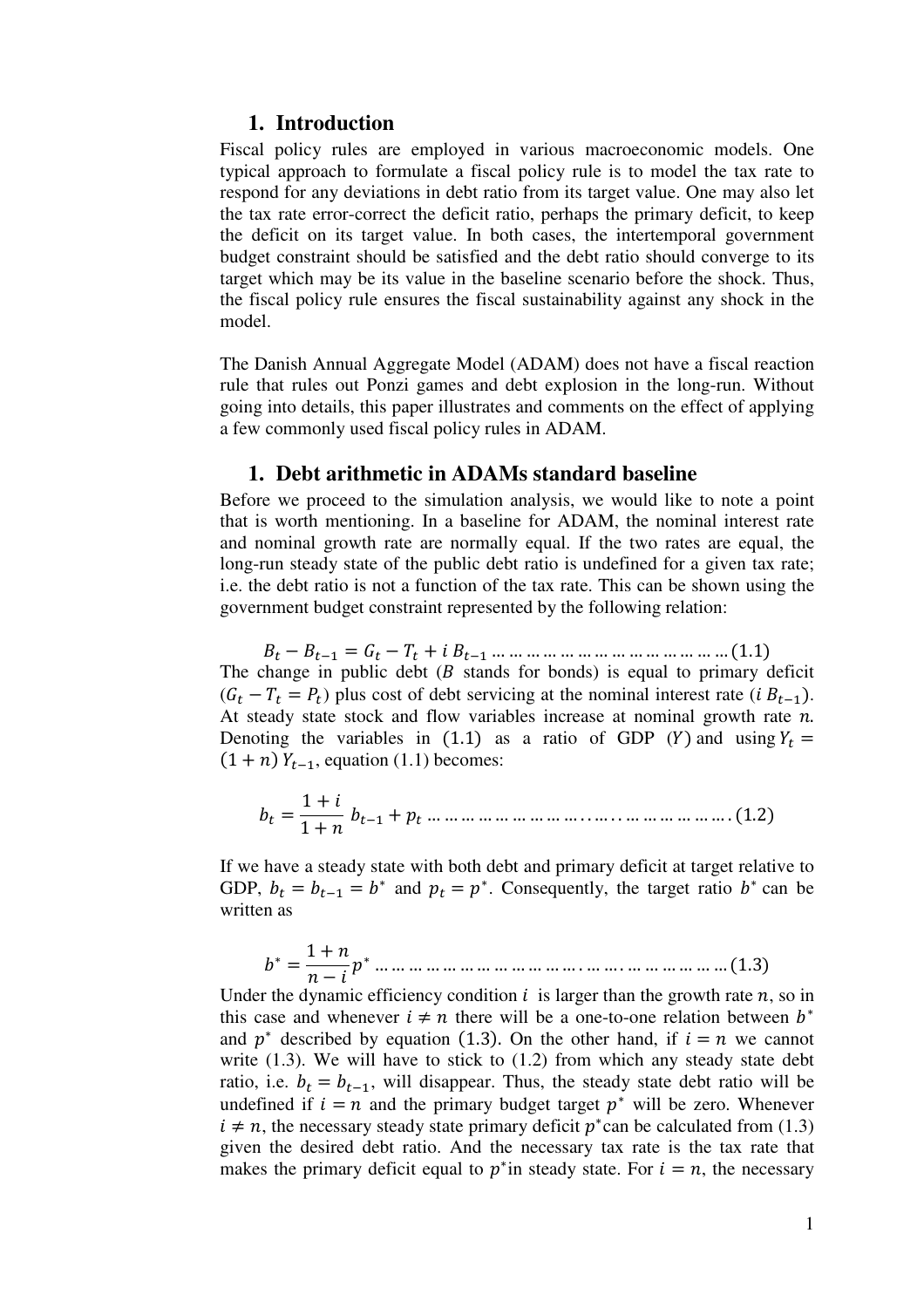tax rate is always the tax rate that makes the primary deficit equal to 0 in steady state.

Consequently, For  $i = n$  the solution for  $b_t$  is path dependent and all direct or indirect shocks to the public budget, e.g. from the business cycles that ADAM generates on its way to steady state, will remain in the debt ratio. In other words, the debt ratio is a hysteresis variable for  $i = n$ . In ADAM baselines it is standard to assume  $i = n$ . Hence, the permanent change in the tax rate suggested by a fiscal reaction rule will only by chance bring back the debt ratio to its initial baseline but the permanent change should always bring back the primary deficit to its baseline, which is very close to zero in a standard ADAM. A primary deficit of zero will stabilize the debt ratio and thereby make the basic fiscal assumptions sustainable. These features have to be taken into account when formulating a fiscal reaction function for ADAM.

# **2. Tax funding of public purchase of goods and services**

Since ADAM has no fiscal policy rule, the public debt ratio is free to explode if e.g. government spending is raised. This reflects that ADAM does not need a transversality rule to be solved. As demonstrated in the ADAM book, section 11.1.6 p. 219-222, a policy maker can stabilize the public debt ratio in the longrun following a permanent increase in public purchases by raising the necessary government revenue through higher tax rates on income. A permanent increase in tax rates ensures a constant public debt ratio, and a supplementing one-off temporary tax increase eventually brings the public debt ratio back to its baseline values as demonstrated in the ADAM book. Both tax changes are calculated in a trial and error approach. The need for a temporary tax change reflects the arithmetic in the standard baseline where the level of the debt ratio is not a function of the tax rate. When the government debt ratio is stabilized the government budget constitutes a constant GDP share, and when the debt ratio is back to baseline so is the government budget as a share of GDP.

All simulation analyses in this paper are based on a relative increase in public purchase of goods and services equal to 0.06 percent real of GDP, corresponding to 1000 million kroner in the first year, i.e. 2015. The figures below show the macroeconomic effect when tax funding the extra public purchase. The simulations use *lang100* databank and *jun14* ADAM model.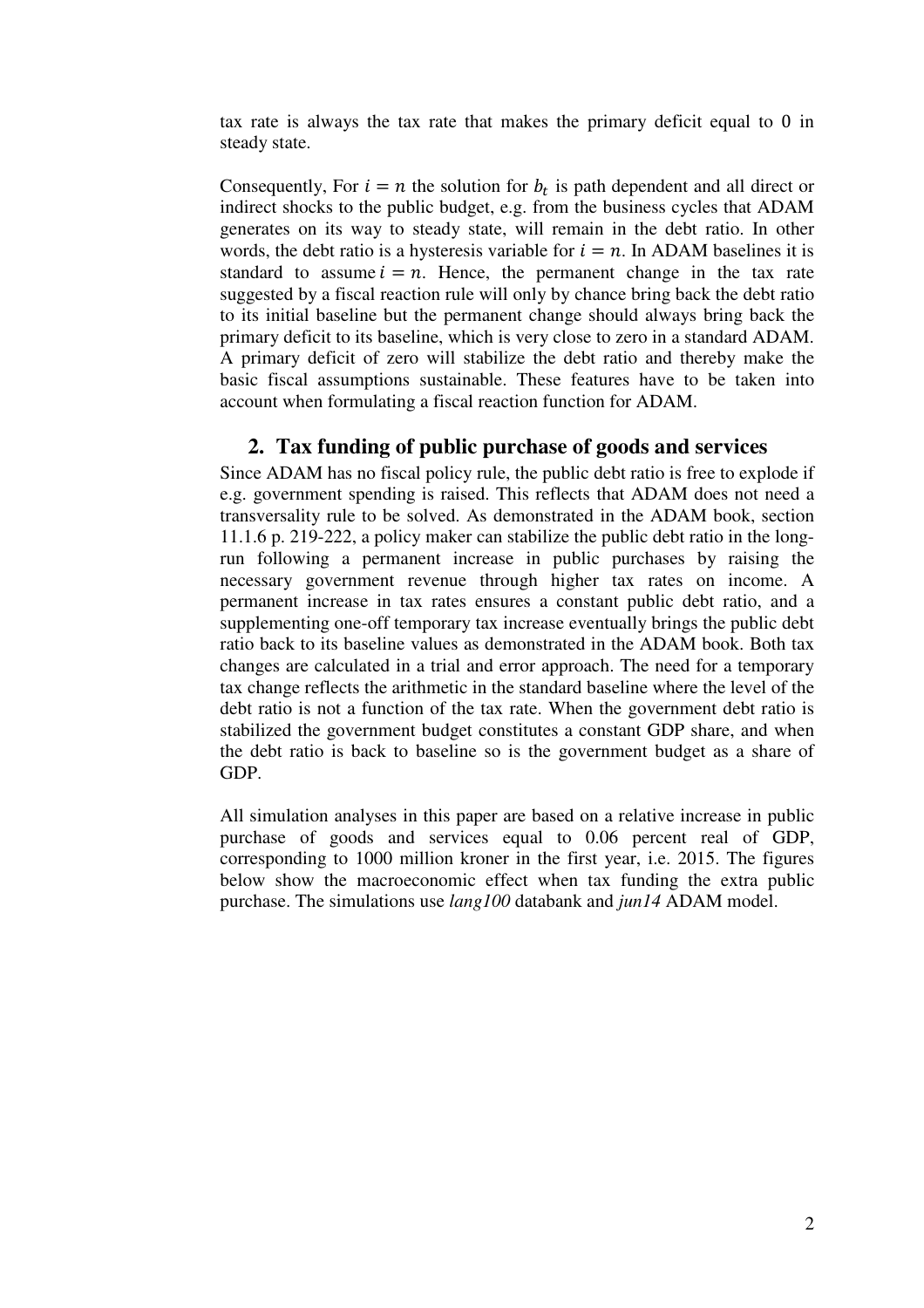## **The effect of tax financed permanent increase in public purchase on public debt ratio, government budget balance, primary deficit and employment:**  *Figure 1a* Figure 1b



Figure 1a illustrates the effect on debt ratio (-Wn o/y), government budget balance (Tfn\_o/y) and primary surplus (Tfn\_o/y-Tin\_o/y). The extra public purchases of goods and services are financed by a 1.2855% permanent increase in income tax rates and 40% temporary increase in capital tax. This makes it a balanced budget multiplier experiment. Both the public debt and budget stabilize as share of GDP in the long run, so there is no long-term effect on either debt or budget.

*Figure 1b* shows the overall effect of tax financed public purchase. In the beginning, the expansionary effect of additional real expenditures outweighs the contractionary fiscal policy effect of higher taxes. Thus, employment rises and unemployment decline. Thereafter, employment starts to decline and unemployment begins to rise due to the decline in private consumption. The labor market variables eventually attain their equilibrium after decades of fluctuations.

The tax-financed public purchase experiment demonstrates how a policy maker can make public finances sustainable. Without a fiscal reaction function in the model, it is always the responsibility of the model user to set up and impose an appropriate fiscal policy. A fiscal reaction function could make things easier and introduce a standard for balanced budget multipliers. In the following sections, we will list a few possible tax rules for ADAM.

## **3. The Tax difference rule**

Michell et. al. (2000) compares several fiscal policy rules. One of the rules discussed in Michell et. al. (2000) is the so-called tax difference rule, which is employed in the public version of the IMF's MULTIMOD model. This rule can be written as,

$$
\Delta tr_t = \alpha (b_{t-1} - b_{t-1}^*) + \beta \Delta (b_{t-1} - b_{t-1}^*) \dots \dots \dots \dots \dots \dots \dots (1.4)
$$

Where  $\Delta$  is the first difference operator, in MULTIMOD  $tr_t$  is the average income tax rate in the model,  $b^*$  is the exogenous target for the actual debt/GDP ratio b. α and β are constant parameters chosen by the modeler to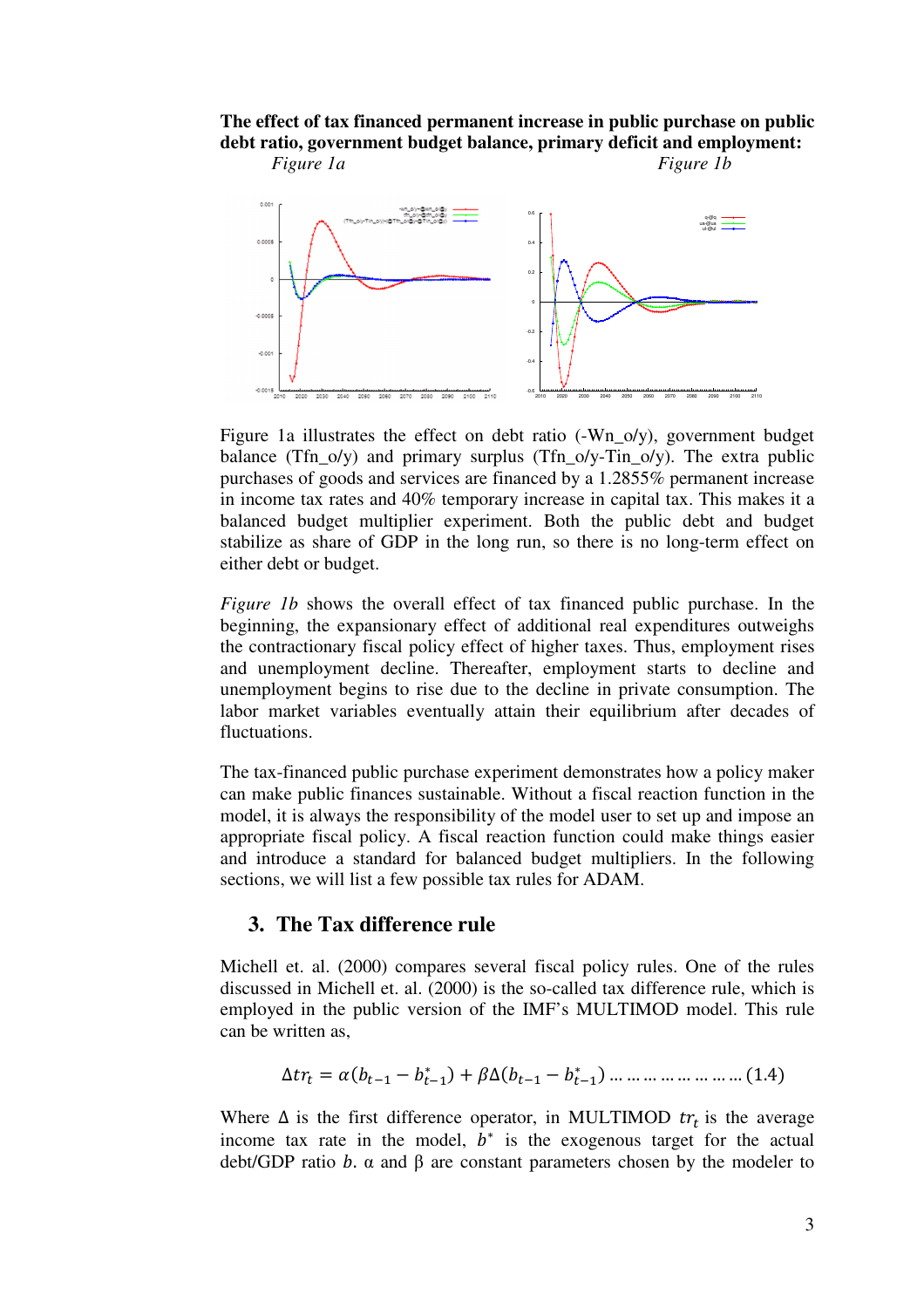ensure the return of government debt ratio to its target value in the long-run. The parameter values used in MULTIMOD are  $\alpha = 0.04$  and  $\beta = 0.3$ .

The tax difference rule error corrects the tax rate, which increases at time  $t$  if the actual debt ratio deviates from its target at time  $t - 1$ . The tax rate is also raised if the first differences of the actual and desired debt ratios deviate at time  $t-1$ .

We have applied the tax difference rule in ADAM with various  $\alpha$  and  $\beta$  values and using the two basic central government income tax rates tsysp1 and tsysp2 as instruments. More specifically, we replace  $tr$  in (1.4) by tsysp1 and set tsysp2 to be proportional to tsysp1. In smaller and more theoretical models, one would normally use a broad macro tax rate but we use specific rates in ADAM. The best result seems to come when  $\alpha = 0.0036$  and  $\beta = 0.124$ . In the multiplier experiment, the tax rate is raised gradually for a number of years, cf. *figure 2a.* The tax rate overshoots temporarily but in the long run the tax rate seems to stabilize and so does the impact on the public debt ratio. From a practical policy point of view, it is not optimal to adjust the tax rate for that many years. Besides, with this fiscal policy rule, the debt ratio is not perfectly stabilized, see figure 2b.



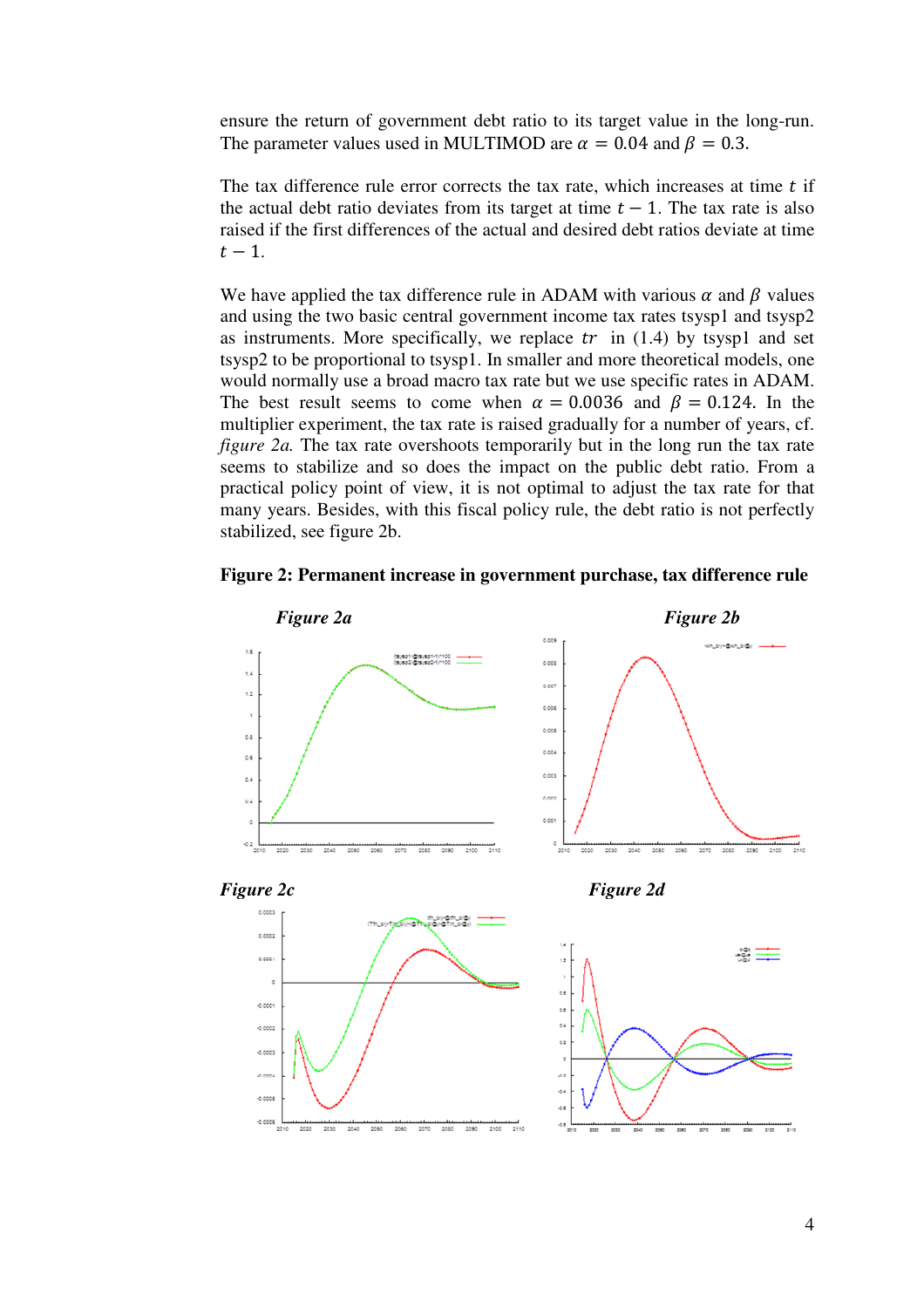Figure 2c reports in percentage of GDP the deviation in government budget and primary surplus. Both budget and primary surplus cycle for a long period. However, the income tax rise eventually picks up the budget and makes it relatively stable. It should also be noted that the tax-financed public spending produces prolonged oscillations in the labor market, cf. figure 2d.

## **4. Forward-looking fiscal reaction functions**

#### **4.1** T**argeting the debt ratio**

Numerous fiscal reaction functions, like the one in equation (1.4), are backward-looking functions which makes the tax rate react to past deviations of the debt (or deficit) ratio from its target value. This behavior tends to make fiscal policy pro-cyclical. Instead, the fiscal policy maker may use the model to look forward and set the tax rate with a view to the long run playing down the impact of the contemporaneous and lagged budget situation. If the fiscal rule is formulated on the basis of forward looking expectations the problems of pro cyclicality might be reduced and we might obtain a smoother simulation path for say the unemployment and other key variables.

One version of IMF's MULTIMOD fiscal rule is presented below. Here, the fiscal policy maker is assumed to be both backward and forward looking and assume a target debt ratio.

$$
tr_{t} = \sum_{i=t-2}^{i=t+2} \frac{(tr_{i})}{5} + \gamma (b_{t-1} - b_{t-1}^{*}) \dots \dots \dots \dots \dots \dots \dots \dots \dots \dots \dots (1.5)
$$

Where  $tr_t$  is the tax rate at time t,  $b_t^*$  is the target for the debt ratio  $b_t$  and  $\gamma$  is a constant parameter. The contemporaneous tax rate is a function of the average I lagged and leaded tax rates and of the deviation in the public debt ratio from its target. In  $(1.5)$  the average tax rate in year t is a sum over the tax rates from 2 years before till 2 years after divided by 5. In this way the fiscal rule incorporates both forward and backward looking expectations. This should help us to get a smooth tax rate over the simulation period.

However, the suggested rule failed to stabilize public finances and created long-lasting fluctuations in the labour market, cf. figure 3a-3d, although up to 15 leads were employed for the simulation experiments.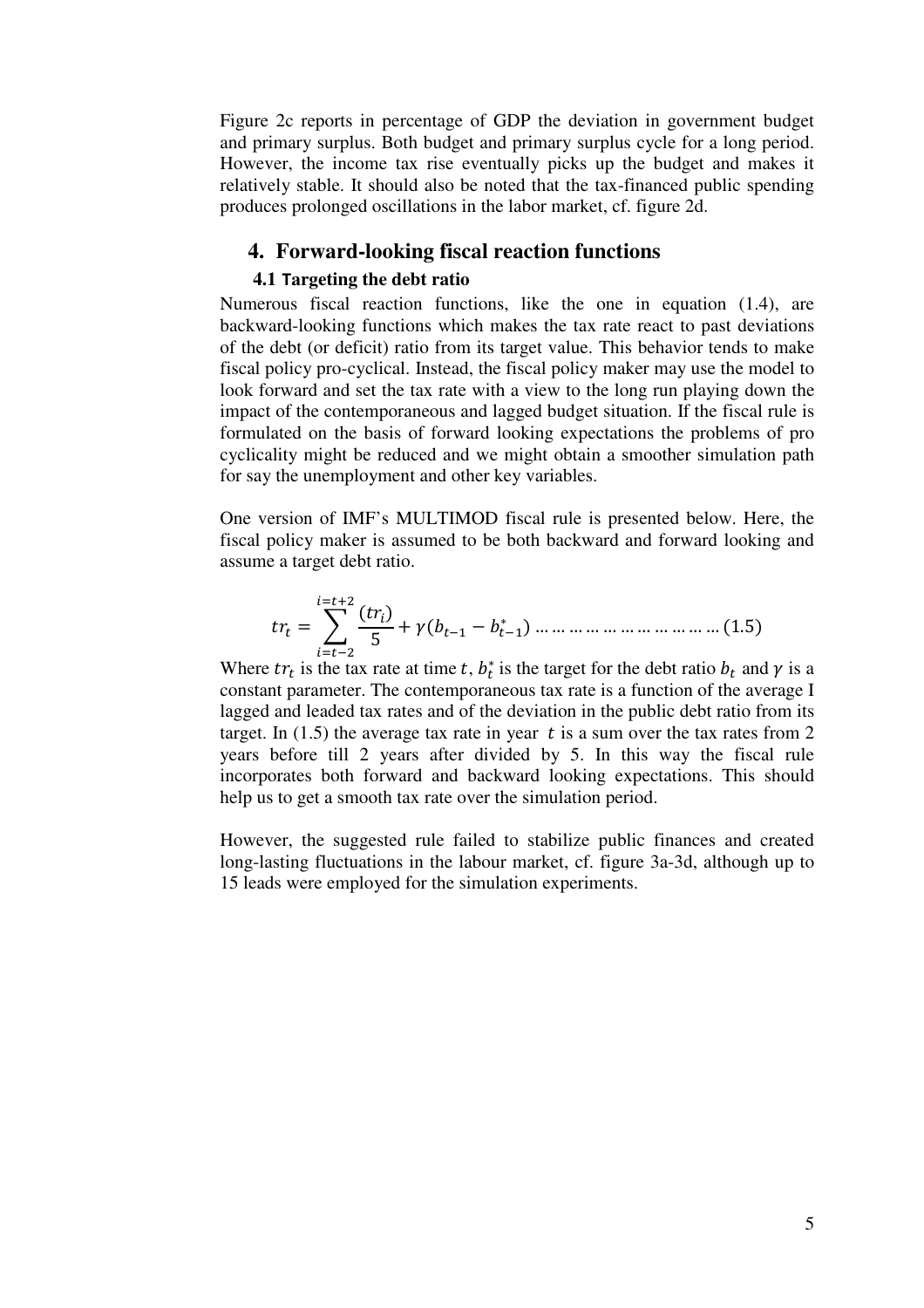



As already mentioned in section 2, it might be a problem to stabilize the debt ratio because the interest rate is equal to the growth rate in the baseline applied. When the two rates are equal it is particularly difficult to control the debt ratio with the tax rate because a mixture of temporary and permanent tax changes is necessary.

Consequently, we turn to targeting the primary deficit, which should always be zero in steady state where the public debt will grow by the public interest expenditures as the interest rate is equal to the growth rate. This will only by chance restore the debt ratio to its baseline value, but the new debt ratio will be stable and thus the calculated fiscal policy will be sustainable.

#### **4.2 Targeting the primary deficit ratio**

Now, we replace the debt ratio  $(-wn_0/y)$  in equation (1.5) by the primary deficit ratio  $(Tfn_0/y - Tin_0/y)$  so that the tax rate responds to deviations in primary deficit ratio from its steady state. If  $d_t$  and  $d_t^*$  are the actual and the target primary deficit ratios, the fiscal reaction rule in (1.5) can be rewritten as:

$$
tr_{t} = \sum_{i=t-2}^{i=t+5} \frac{(tr_{i})}{8} + \gamma (d_{t-1} - d_{t-1}^{*}) \dots \dots \dots \dots \dots \dots \dots \dots \dots \dots (1.6)
$$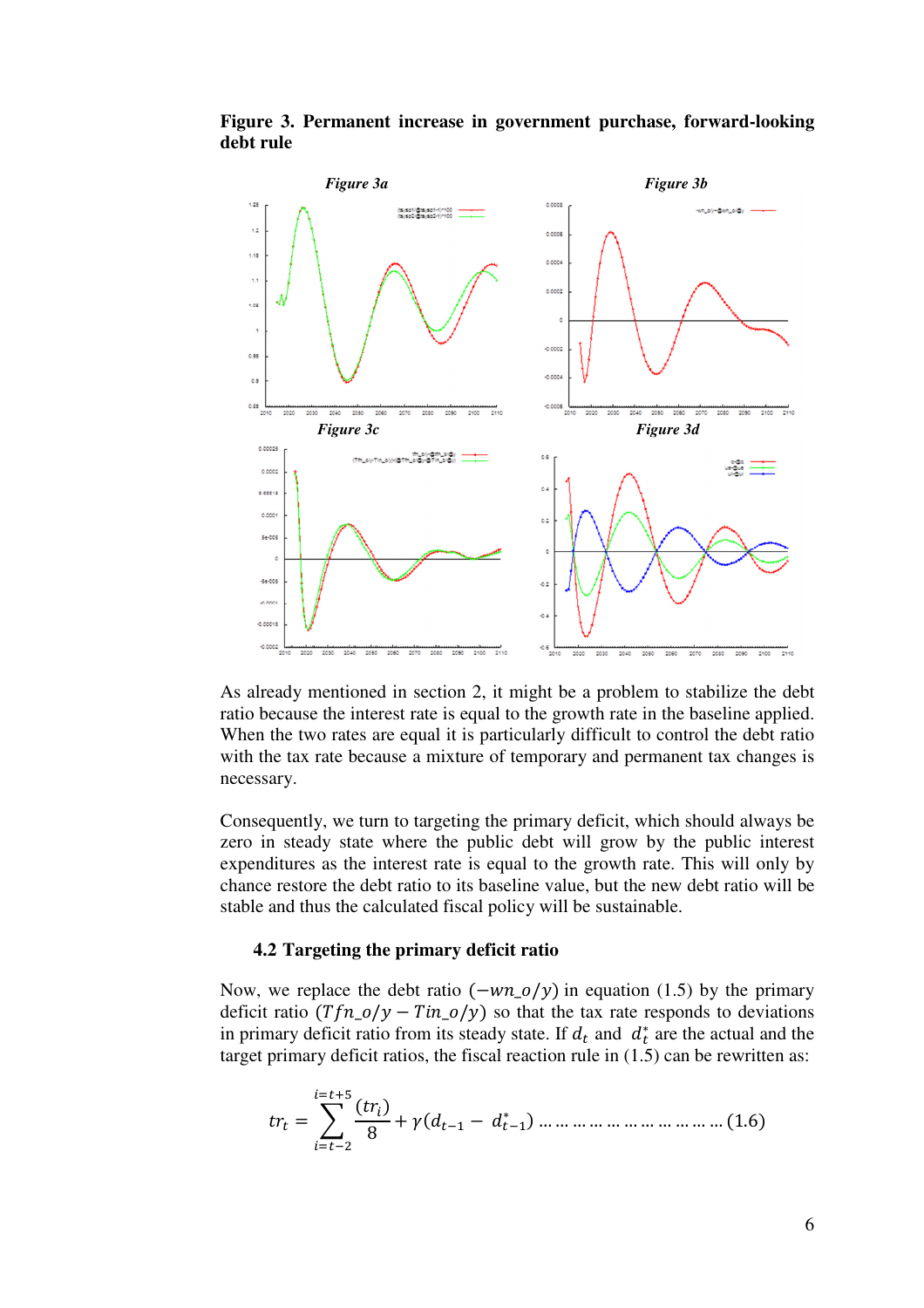We now use 5 leads instead of the 2 in (1.5). In (1.6) 2 lags and 5 leads are used to calculate the average tax rate.

Moreover, we modify the original wage equation so that the wage rate error corrects at time t when the actual wage rate at  $t - 1$  deviates from the steady state wage rate. This wage equation is written:

$$
\Delta w = 0.5 * [0.3\Delta p - 0.55(bul_{-1} - bul^*) + 0.029] - 0.5 * [w_{-1} - w^*]
$$

The modification of the wage equation is taken from 'Tilpasningsrapporten' from 2013 and it should reduce the pro-cyclicality problems of the previous simulation experiments.

Figure 4 presents the effect of an increase in general government purchase and with fiscal rule (1.6) and the modified wage equation inserted in ADAM. The two applied tax rates tsysp1 and tsysp2 increase to a new steady state value relative to the baseline scenario. However, before doing that the tax rates fluctuate according to figure 4a. This seems to suggest that the fiscal rule is still far from ideal. An ideal fiscal reaction rule should generate a tax rate that quickly and smoothly attains its new equilibrium level.

Figure 4b and 4c reports the effect on the public finances and the debt ratio looks more stable than in the previous experiments. We note a long-term increase in the debt ratio in 4b, a long-term deterioration in the budget and a long-term zero effect on the primary budget. Moreover, the effect on the labour market seems to stabilize after some 50 years close to the expected zero effect on unemployment. That is per se an encouraging outcome, but we have augmented the wage equation with forward-looking expectations so it is not an optimal solution.



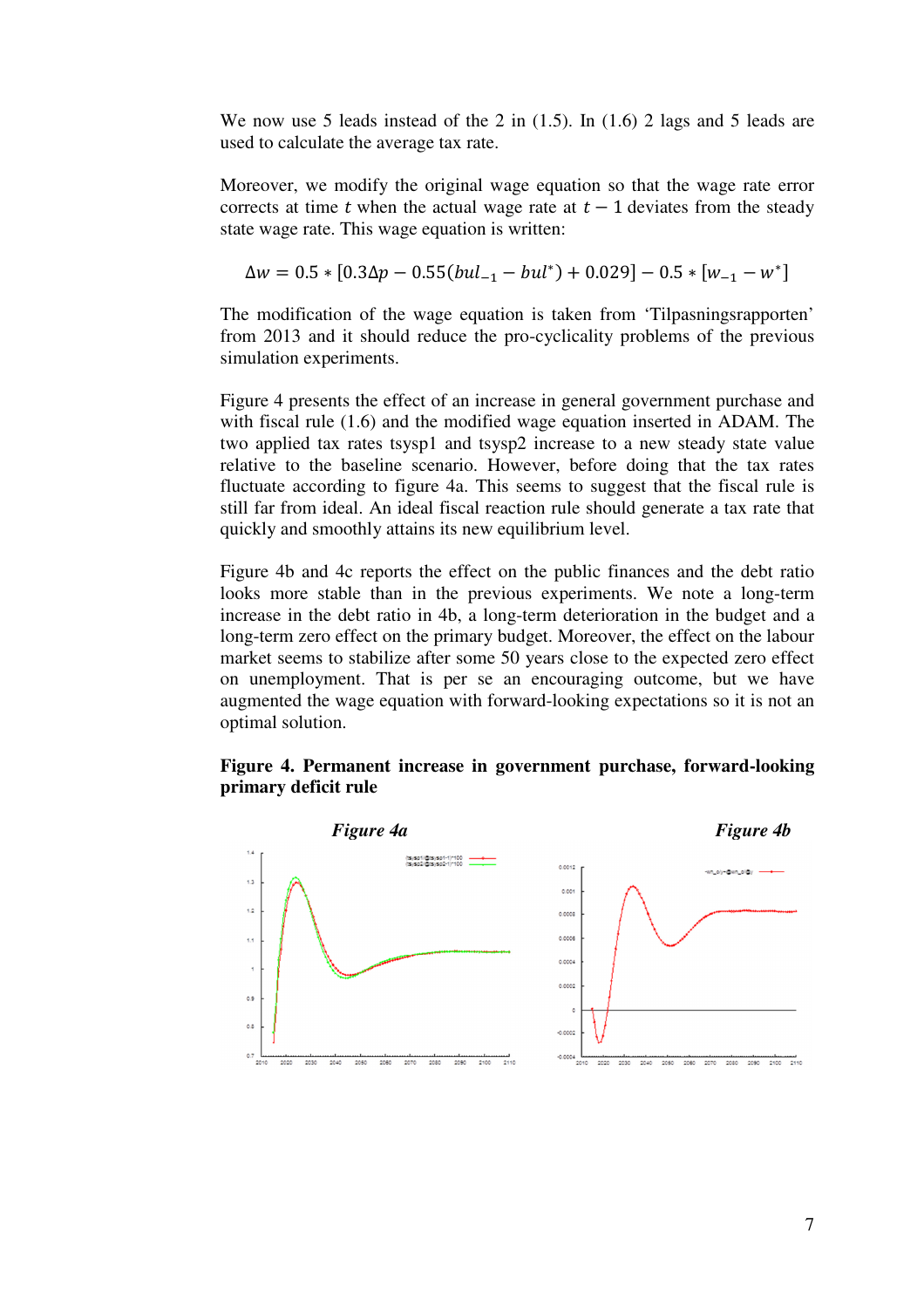

**4.3 Explicit model-based rule** 

Pérez & Hiebert (2002) suggest a fiscal rule that reflects the stability properties of the model instead of imposing a pre-chosen error-correcting mechanism.

They implement their idea for a small stylized macro model that can be solved analytically, and the resulting rule-based tax rate is primarily a function of the initial shock to the model. We cannot solve ADAM analytically, but almost all of the necessary tax changes suggested in Pérez & Hiebert take place in the first period, i.e. like a simple balanced multiplier where higher government expenditure is accompanied by an adequate tax increase.

In practice, this comes close to the result of the ADAM exercise in section 2 above on tax-financing a permanent expenditure increase to secure a stable public debt or budget ratio. That is, first we calculate the necessary permanent tax change by trial and error, and then we implement the full permanent tax change from year one and onwards.

## **5. Conclusion**

This study aims to collect ideas and preliminary assess the implication of using fiscal reaction functions in ADAM. Both forward and backward looking fiscal reaction functions are tested in the model. Three conclusions can be drawn from the analysis. First, the manual searching process for the steady state tax rate, which stabilizes the debt ratio, is a possible solution but it should preferably be formalized to introduce a fiscal reaction rule in ADAM. Second, forward looking fiscal rules may be more appealing than simple backward looking models, but this point has not been proven. And third, the fiscal reaction function should be formulated with a view to the standard baseline assumption of growth equal to interest rate.

## **References**

Dan K. and Nina G. (2013). Rapport om ADAMs tilpasningstid, Denmark **Statistics** 

Denmark Statistics, 2013. ADAM – a model of the Danish economy.